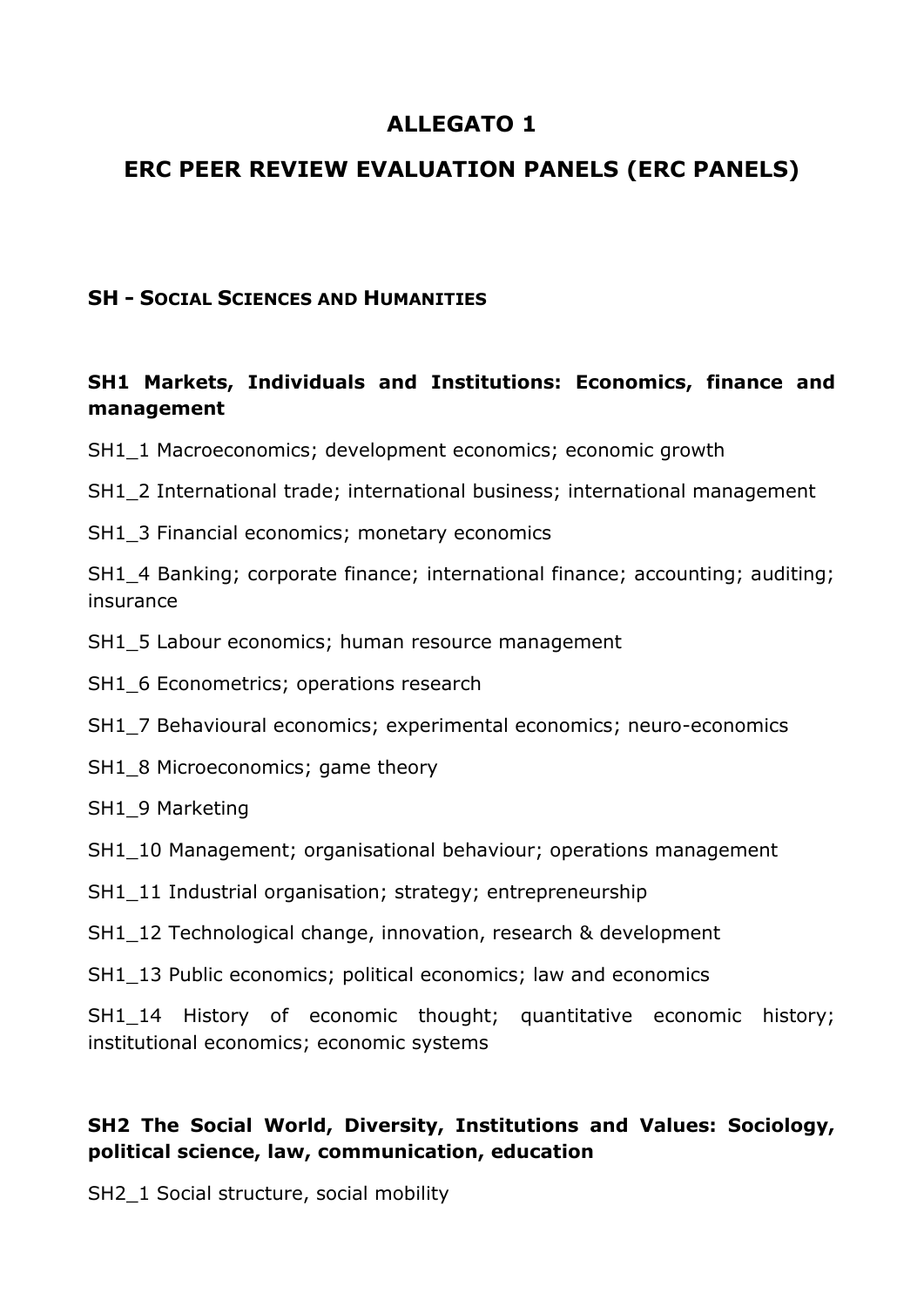- SH2\_2 Social inequalities, social exclusion, social integration
- SH2, 3 Diversity and identities, gender, interethnic relations
- SH2\_4 Social policies, educational policies, welfare
- SH2\_5 Democratisation, social movements
- SH2 6 Political systems, governance
- SH2\_7 Conflict and conflict resolution, violence
- SH2 8 Legal studies, constitutions, comparative law
- SH<sub>2</sub> 9 Human rights
- SH2 10 International relations, global and transnational governance
- SH2 11 Communication and information, networks, media

#### **SH3 Environment, Space and Population: Sustainability science, demography, geography, regional studies and planning, science and technology studies**

- SH3\_1 Sustainability sciences, environment and resources
- SH3<sup>2</sup> Environmental and climate change, societal impact
- SH3\_3 Environmental and climate policy
- SH3 4 Population dynamics; households, family and fertility
- SH3 5 Health, ageing and society
- SH3\_6 Transportation and logistics, tourism
- SH3\_7 Spatial development, land use, regional planning
- SH3 8 Urban, regional and rural studies
- SH3\_9 Human, social and economic geography
- SH3 10 Geographic information systems, spatial data analysis
- SH3 11 Social studies of science and technology

## **SH4 The Human Mind and Its Complexity: Cognitive science, psychology, linguistics, philosophy of mind, education**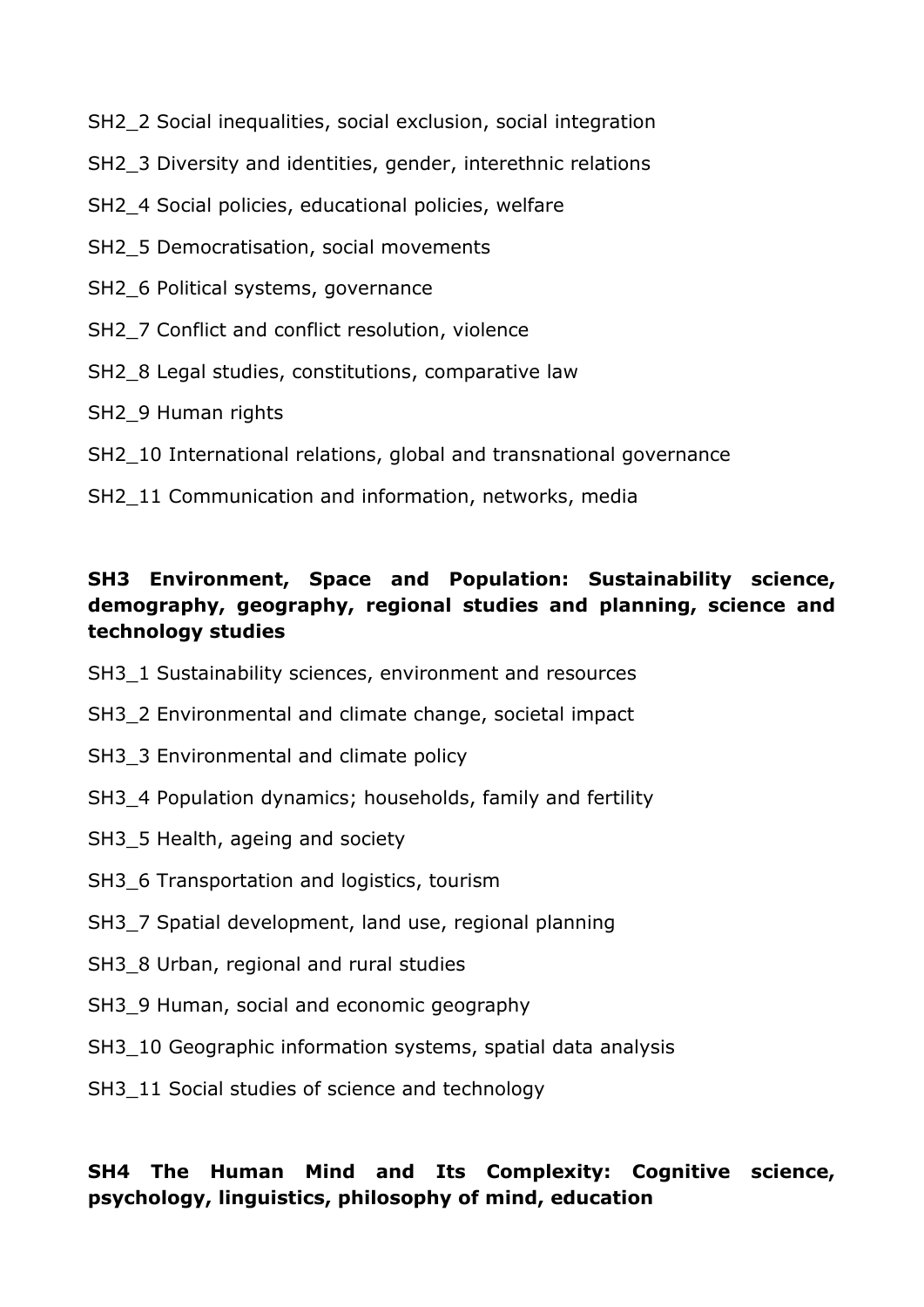SH4\_1 Human development and its disorders; comparative cognition

- SH4\_2 Personality and social cognition; emotion
- SH4 3 Clinical and health psychology
- SH4\_4 Neuropsychology
- SH4\_5 Attention, perception, action, consciousness
- SH4 6 Learning, memory; ageing
- SH4\_7 Reasoning, decision-making; intelligence
- SH4\_8 Language learning and processing (first and second languages)
- SH4\_9 Theoretical linguistics; computational linguistics
- SH4 10 Language typology
- SH4 11 Pragmatics, sociolinguistics, discourse analysis
- SH4\_12 Philosophy of mind, philosophy of language
- SH4\_13 Philosophy of science, epistemology and logic
- SH4 14 Teaching and learning

#### **SH5 Cultures and Cultural Production: Literature, philology, cultural studies, anthropology, arts, philosophy**

- SH5\_1 Classics, ancient literature and art
- SH5\_2 Theory and history of literature, comparative literature
- SH5<sup>3</sup> Philology and palaeography; historical linguistics
- SH5\_4 Visual and performing arts, design, arts-based research
- SH5\_5 Music and musicology; history of music
- SH5\_6 History of art and architecture
- SH5<sub>7</sub> Museums, exhibitions, conservation and restoration
- SH5\_8 Cultural studies, symbolic representation, religious studies
- SH5\_9 Social anthropology, myth, ritual, kinship
- SH5\_10 Cultural heritage, cultural identities and memories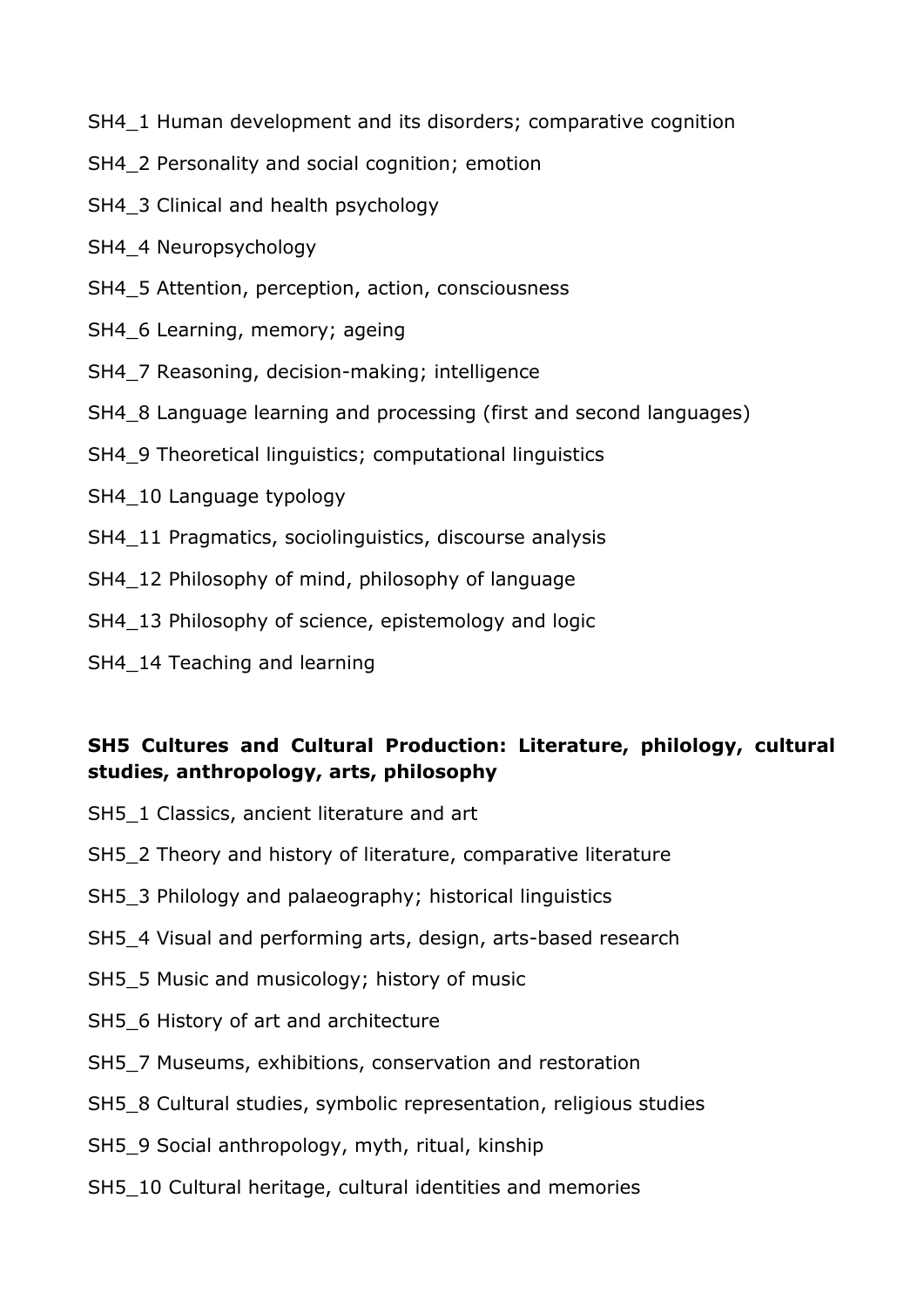- SH5\_11 Metaphysics, philosophical anthropology; aesthetics
- SH5\_12 Ethics; social and political philosophy
- SH5\_13 History of philosophy

#### **SH6 The Study of the Human Past: Archaeology and history**

- SH6\_1 Historiography, theory and methods of history
- SH6\_2 Archaeology, archaeometry, landscape archaeology
- SH6\_3 Prehistory, palaeoanthropology, palaeodemography, protohistory
- SH6\_4 Ancient history
- SH6\_5 Medieval history
- SH6\_6 Early modern history
- SH6<sup>7</sup> Modern and contemporary history
- SH6<sub>8</sub> Colonial and post-colonial history

SH6\_9 Global history, transnational history, comparative history, entangled histories

- SH6 10 Social and economic history
- SH6 11 Gender history
- SH6\_12 History of ideas, intellectual history, history of science and techniques
- SH6\_13 Cultural history, history of collective identities and memories

#### **PE - PHYSICAL SCIENCES AND ENGINEERING**

## **PE1 Mathematics: All areas of mathematics, pure and applied, plus mathematical foundations of computer science, mathematical physics and statistics**

PE1\_1 Logic and foundations

PE1\_2 Algebra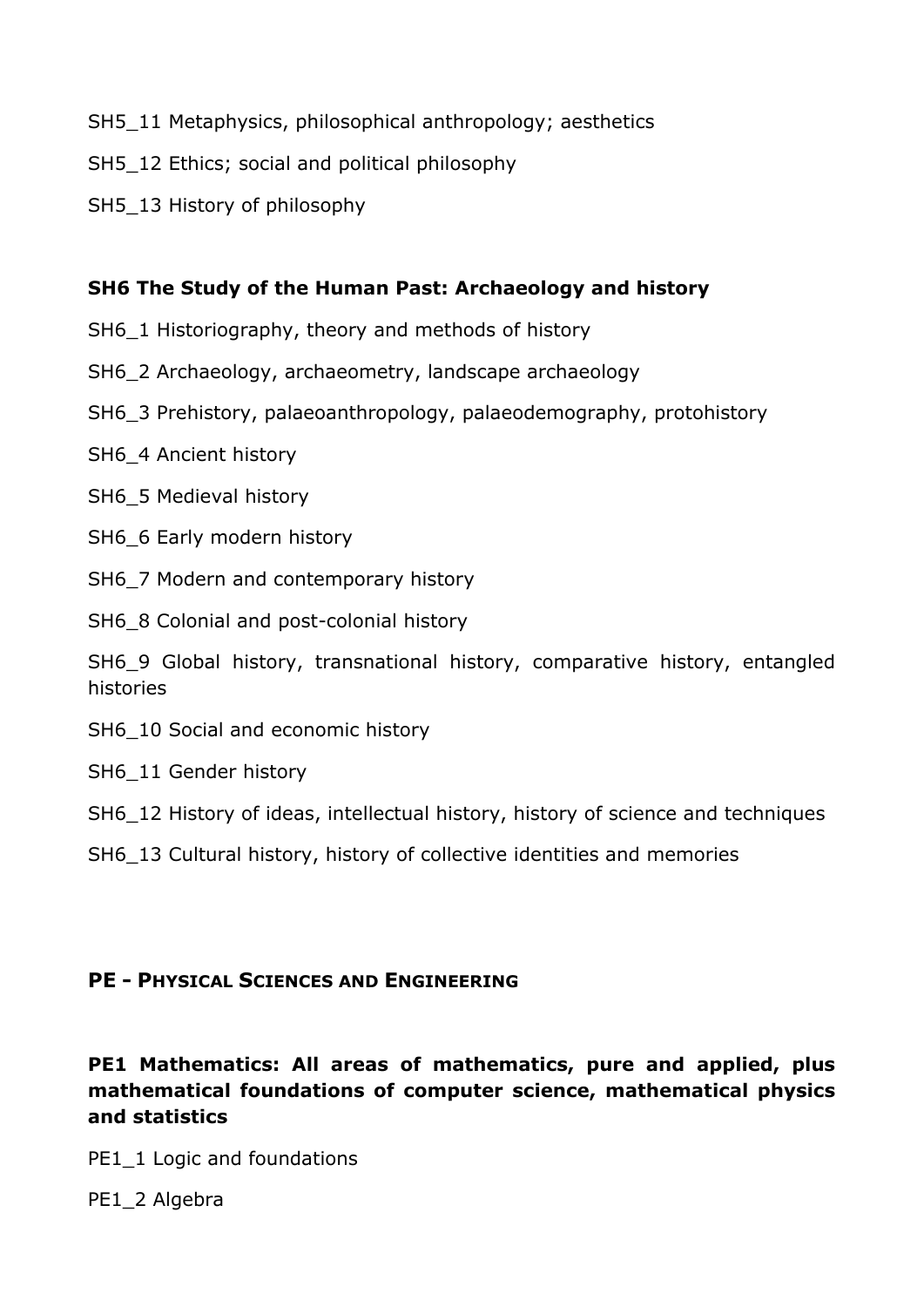- PE1\_3 Number theory
- PE1\_4 Algebraic and complex geometry
- PE1\_5 Geometry
- PE1\_6 Topology
- PE1\_7 Lie groups, Lie algebras
- PE1\_8 Analysis
- PE1\_9 Operator algebras and functional analysis
- PE1\_10 ODE and dynamical systems
- PE1\_11 Theoretical aspects of partial differential equations
- PE1\_12 Mathematical physics
- PE1\_13 Probability
- PE1\_14 Statistics
- PE1\_15 Discrete mathematics and combinatorics
- PE1\_16 Mathematical aspects of computer science
- PE1\_17 Numerical analysis
- PE1\_18 Scientific computing and data processing
- PE1\_19 Control theory and optimisation
- PE1\_20 Application of mathematics in sciences
- PE1\_21 Application of mathematics in industry and society

#### **PE2 Fundamental Constituents of Matter: Particle, nuclear, plasma, atomic, molecular, gas, and optical physics**

- PE2\_1 Fundamental interactions and fields
- PE2\_2 Particle physics
- PE2\_3 Nuclear physics
- PE2\_4 Nuclear astrophysics
- PE2\_5 Gas and plasma physics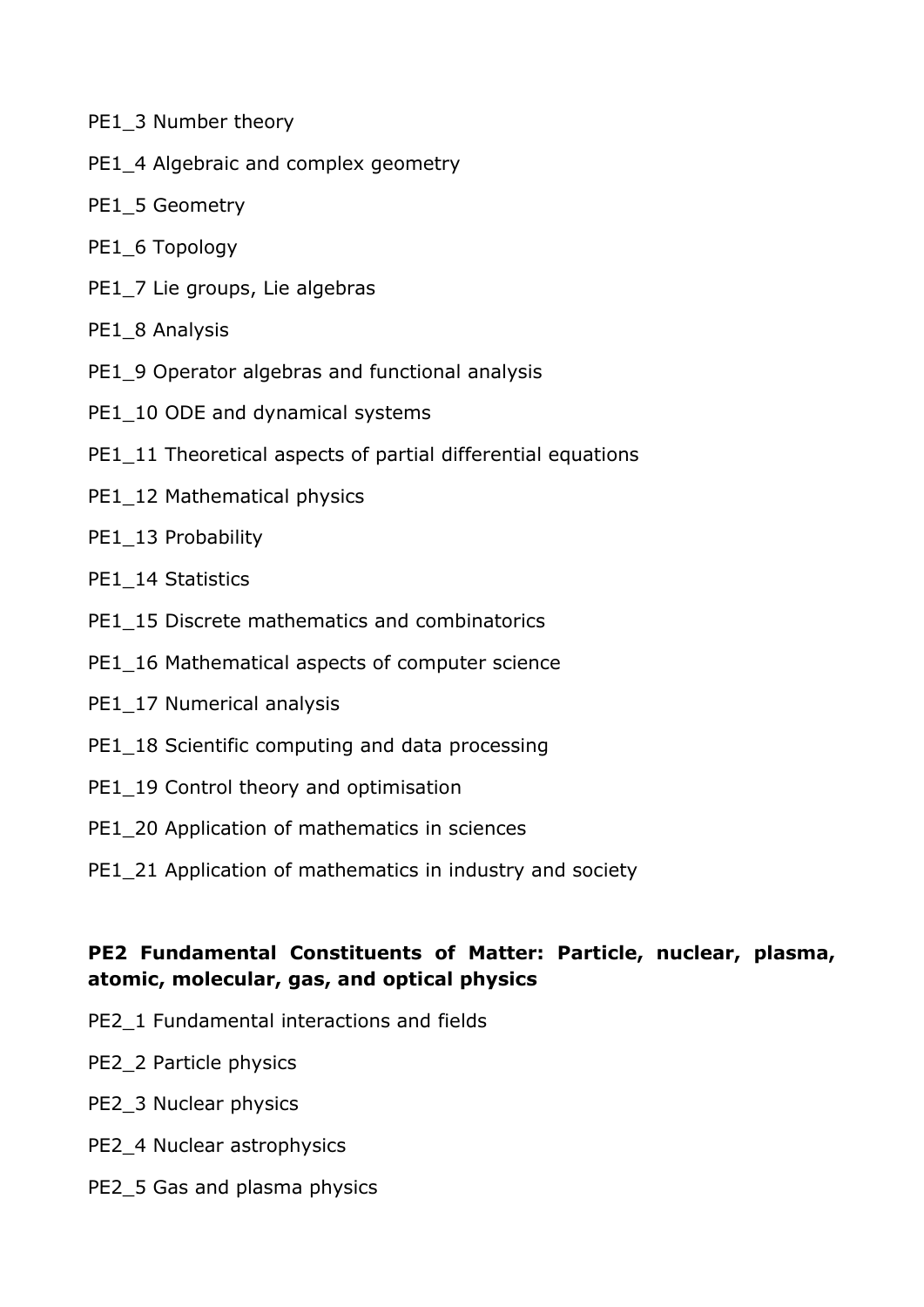- PE2\_6 Electromagnetism
- PE2\_7 Atomic, molecular physics
- PE2\_8 Ultra-cold atoms and molecules
- PE2\_9 Optics, non-linear optics and nano-optics
- PE2\_10 Quantum optics and quantum information
- PE2\_11 Lasers, ultra-short lasers and laser physics
- PE2\_12 Acoustics
- PE2 13 Relativity
- PE2\_14 Thermodynamics
- PE2 15 Non-linear physics
- PE2 16 General physics
- PE2\_17 Metrology and measurement
- PE2\_18 Statistical physics (gases)

## **PE3 Condensed Matter Physics: Structure, electronic properties, fluids, nanosciences, biophysics**

PE3\_1 Structure of solids and liquids

PE3\_2 Mechanical and acoustical properties of condensed matter, Lattice dynamics

PE3\_3 Transport properties of condensed matter

PE3\_4 Electronic properties of materials, surfaces, interfaces, nanostructures, etc.

- PE3\_5 Semiconductors and insulators: material growth, physical properties
- PE3\_6 Macroscopic quantum phenomena: superconductivity, superfluidity, etc.
- PE3\_7 Spintronics
- PE3\_8 Magnetism and strongly correlated systems
- PE3\_9 Condensed matter beam interactions (photons, electrons, etc.)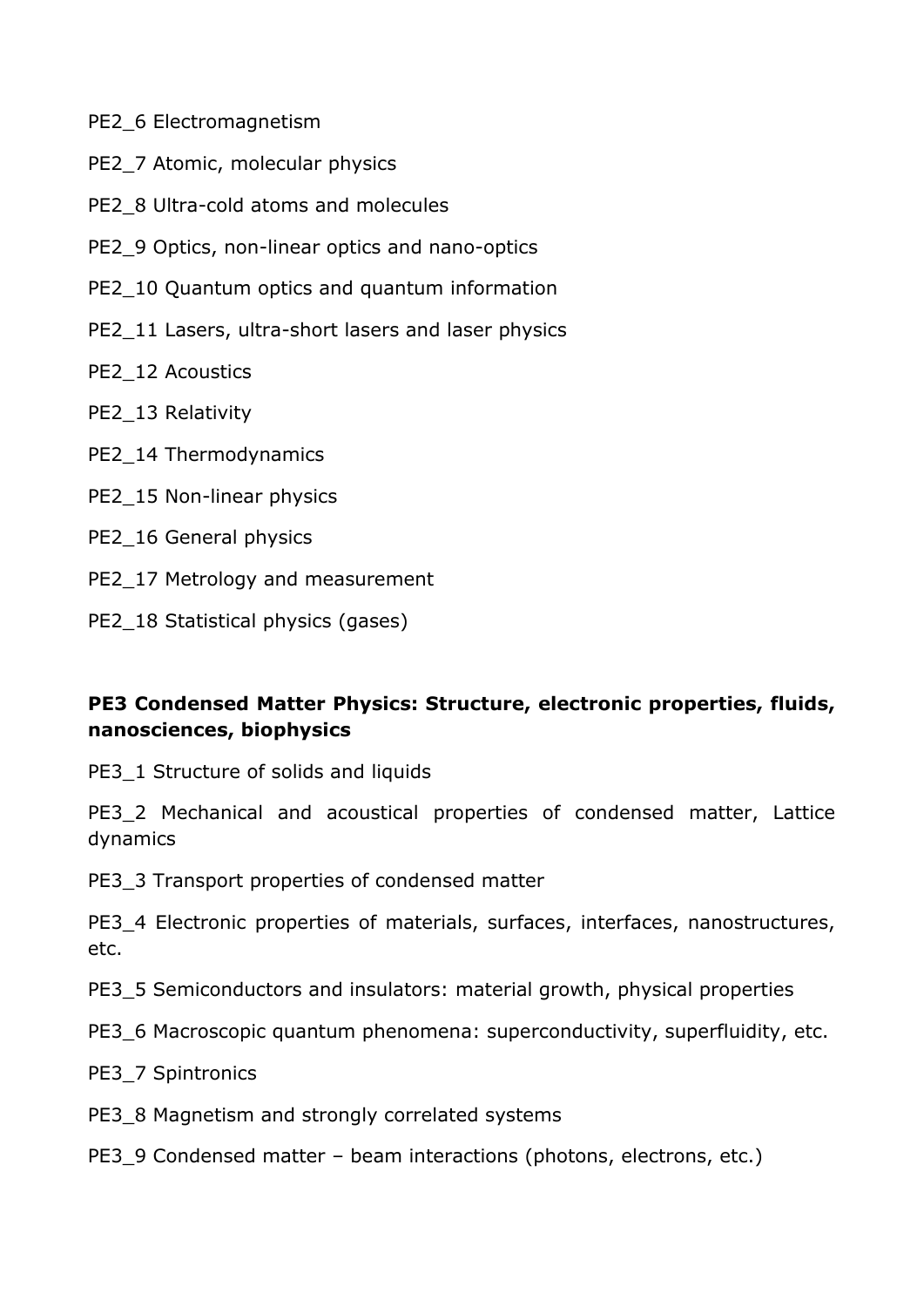PE3 10 Nanophysics: nanoelectronics, nanophotonics, nanomagnetism, nanoelectromechanics, etc.

PE3\_11 Mesoscopic physics

PE3\_12 Molecular electronics

PE3 13 Structure and dynamics of disordered systems: soft matter (gels, colloids, liquid crystals, etc.), glasses, defects, etc.

PE3 14 Fluid dynamics (physics)

PE3\_15 Statistical physics: phase transitions, noise and fluctuations, models of complex systems, etc.

PE3\_16 Physics of biological systems

## **PE4 Physical and Analytical Chemical Sciences: Analytical chemistry, chemical theory, physical chemistry/chemical physics**

- PE4\_1 Physical chemistry
- PE4\_2 Spectroscopic and spectrometric techniques
- PE4\_3 Molecular architecture and Structure
- PE4\_4 Surface science and nanostructures
- PE4\_5 Analytical chemistry
- PE4\_6 Chemical physics
- PE4\_7 Chemical instrumentation
- PE4\_8 Electrochemistry, electrodialysis, microfluidics, sensors
- PE4\_9 Method development in chemistry
- PE4 10 Heterogeneous catalysis

PE4\_11 Physical chemistry of biological systems

PE4\_12 Chemical reactions: mechanisms, dynamics, kinetics and catalytic reactions

- PE4\_13 Theoretical and computational chemistry
- PE4\_14 Radiation and Nuclear chemistry
- PE4\_15 Photochemistry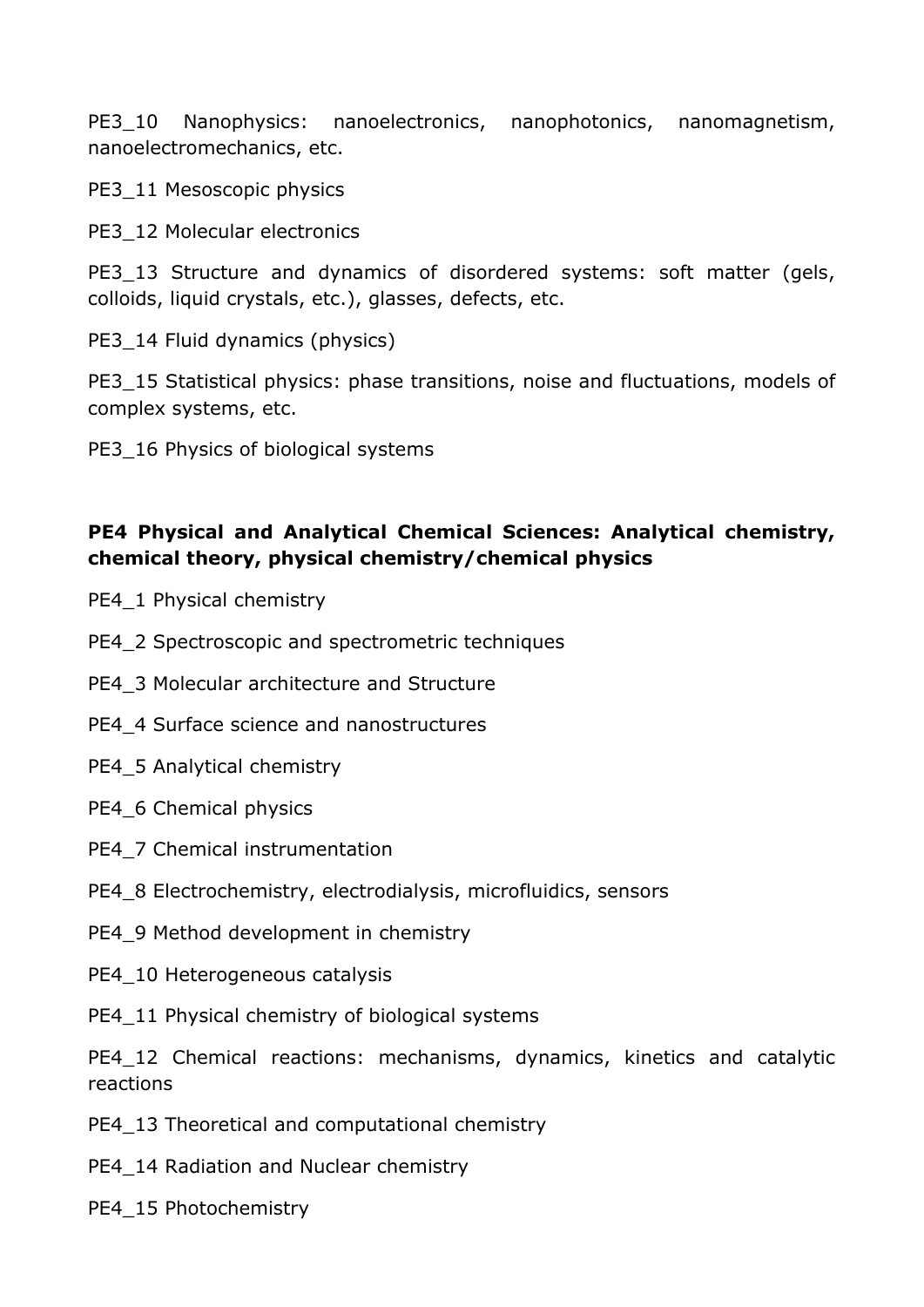PE4\_16 Corrosion

- PE4\_17 Characterisation methods of materials
- PE4\_18 Environment chemistry

#### **PE5 Synthetic Chemistry and Materials: Materials synthesis, structureproperties relations, functional and advanced materials, molecular architecture, organic chemistry**

- PE5\_1 Structural properties of materials
- PE5\_2 Solid state materials
- PE5\_3 Surface modification
- PE5\_4 Thin films
- PE5\_5 Ionic liquids

PE5\_6 New materials: oxides, alloys, composite, organic-inorganic hybrid, nanoparticles

- PE5\_7 Biomaterials, biomaterials synthesis
- PE5\_8 Intelligent materials self assembled materials
- PE5\_9 Coordination chemistry
- PE5\_10 Colloid chemistry
- PE5\_11 Biological chemistry
- PE5\_12 Chemistry of condensed matter
- PE5\_13 Homogeneous catalysis
- PE5\_14 Macromolecular chemistry
- PE5\_15 Polymer chemistry
- PE5\_16 Supramolecular chemistry
- PE5\_17 Organic chemistry
- PE5\_18 Molecular chemistry
- PE5\_19 Combinatorial chemistry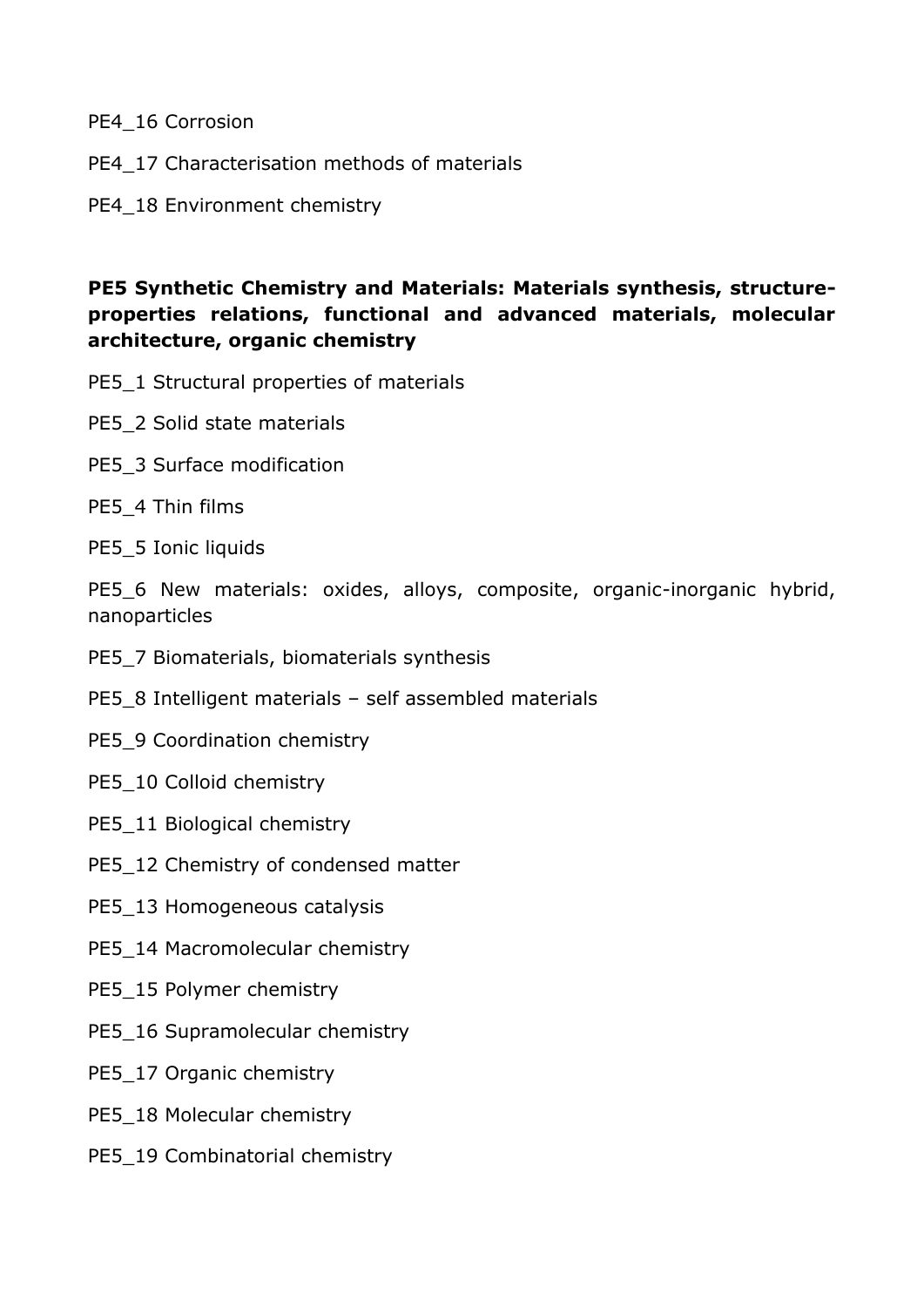#### **PE6 Computer Science and Informatics: Informatics and information systems, computer science, scientific computing, intelligent systems**

PE6\_1 Computer architecture, pervasive computing, ubiquitous computing

PE6\_2 Computer systems, parallel/distributed systems, sensor networks, embedded systems, cyber-physical systems

PE6\_3 Software engineering, operating systems, computer languages

PE6\_4 Theoretical computer science, formal methods, and quantum computing

PE6\_5 Cryptology, security, privacy, quantum crypto

PE6\_6 Algorithms, distributed, parallel and network algorithms, algorithmic game theory

PE6\_7 Artificial intelligence, intelligent systems, multi agent systems

PE6\_8 Computer graphics, computer vision, multi media, computer games

PE6<sub>9</sub> Human computer interaction and interface, visualisation and natural language processing

PE6 10 Web and information systems, database systems, information retrieval and digital libraries, data fusion

PE6 11 Machine learning, statistical data processing and applications using signal processing (e.g. speech, image, video)

PE6\_12 Scientific computing, simulation and modelling tools

PE6\_13 Bioinformatics, biocomputing, and DNA and molecular computation

## **PE7 Systems and Communication Engineering: Electrical, electronic, communication, optical and systems engineering**

- PE7\_1 Control engineering
- PE7\_2 Electrical engineering: power components and/or systems
- PE7\_3 Simulation engineering and modelling
- PE7\_4 (Micro and nano) systems engineering
- PE7\_5 (Micro and nano) electronic, optoelectronic and photonic components
- PE7\_6 Communication technology, high-frequency technology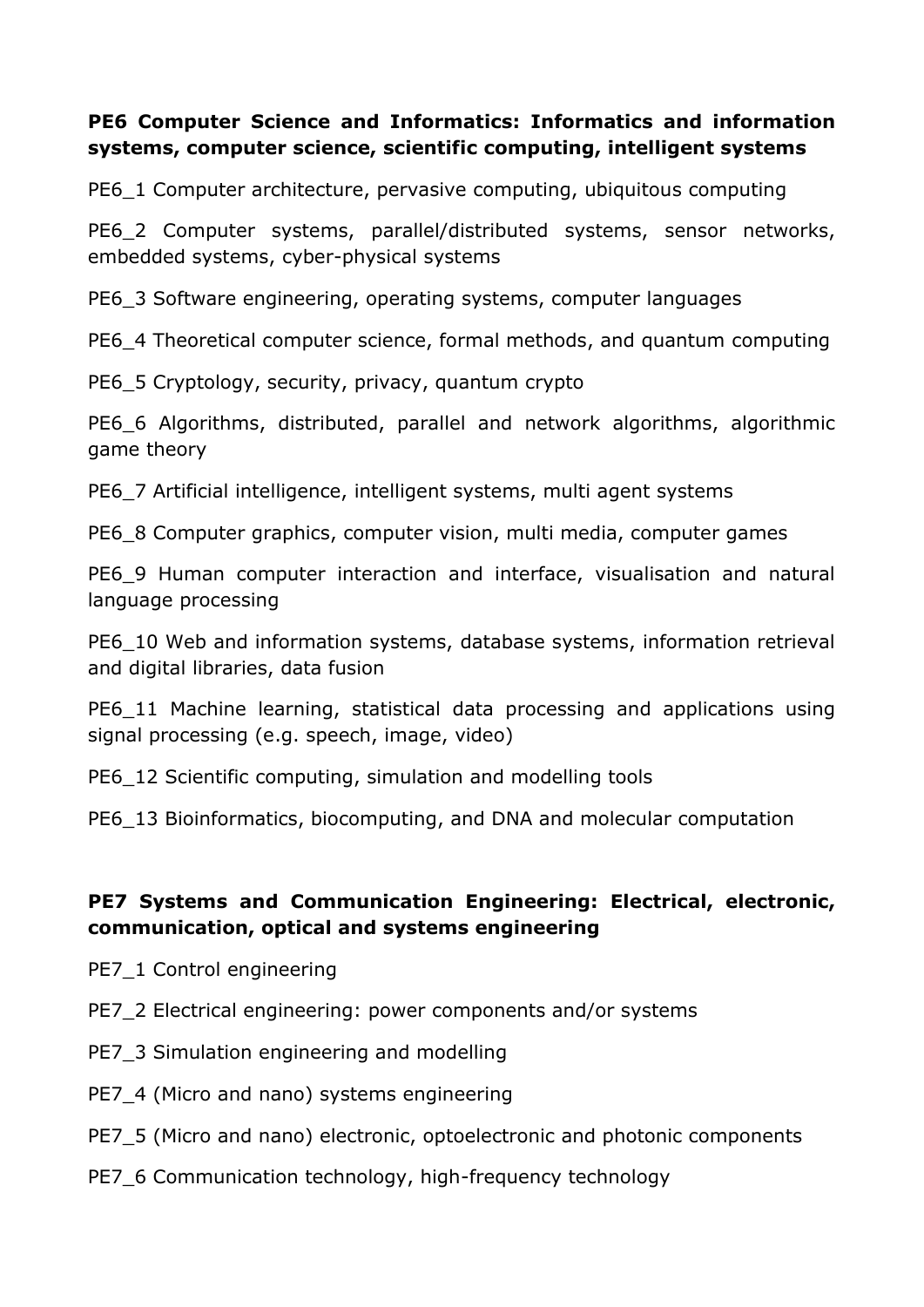PE7\_7 Signal processing

PE7\_8 Networks (communication networks, sensor networks, networks of robots, etc.)

PE7\_9 Man-machine-interfaces

PE7 10 Robotics

PE7 11 Components and systems for applications (in e.g. medicine, biology, environment)

PE7\_12 Electrical energy production, distribution, application

## **PE8 Products and Processes Engineering: Product design, process design and control, construction methods, civil engineering, energy processes, material engineering**

PE8\_1 Aerospace engineering

PE8\_2 Chemical engineering, technical chemistry

PE8\_3 Civil engineering, architecture, maritime/hydraulic engineering, geotechnics, waste treatment

PE8\_4 Computational engineering

PE8\_5 Fluid mechanics, hydraulic-, turbo-, and piston engines

PE8\_6 Energy processes engineering

PE8\_7 Mechanical and manufacturing engineering (shaping, mounting, joining, separation)

PE8\_8 Materials engineering (metals, ceramics, polymers, composites, etc.)

PE8\_9 Production technology, process engineering

PE8 10 Industrial design (product design, ergonomics, man-machine interfaces, etc.)

PE8\_11 Sustainable design (for recycling, for environment, eco-design)

PE8\_12 Lightweight construction, textile technology

PE8 13 Industrial bioengineering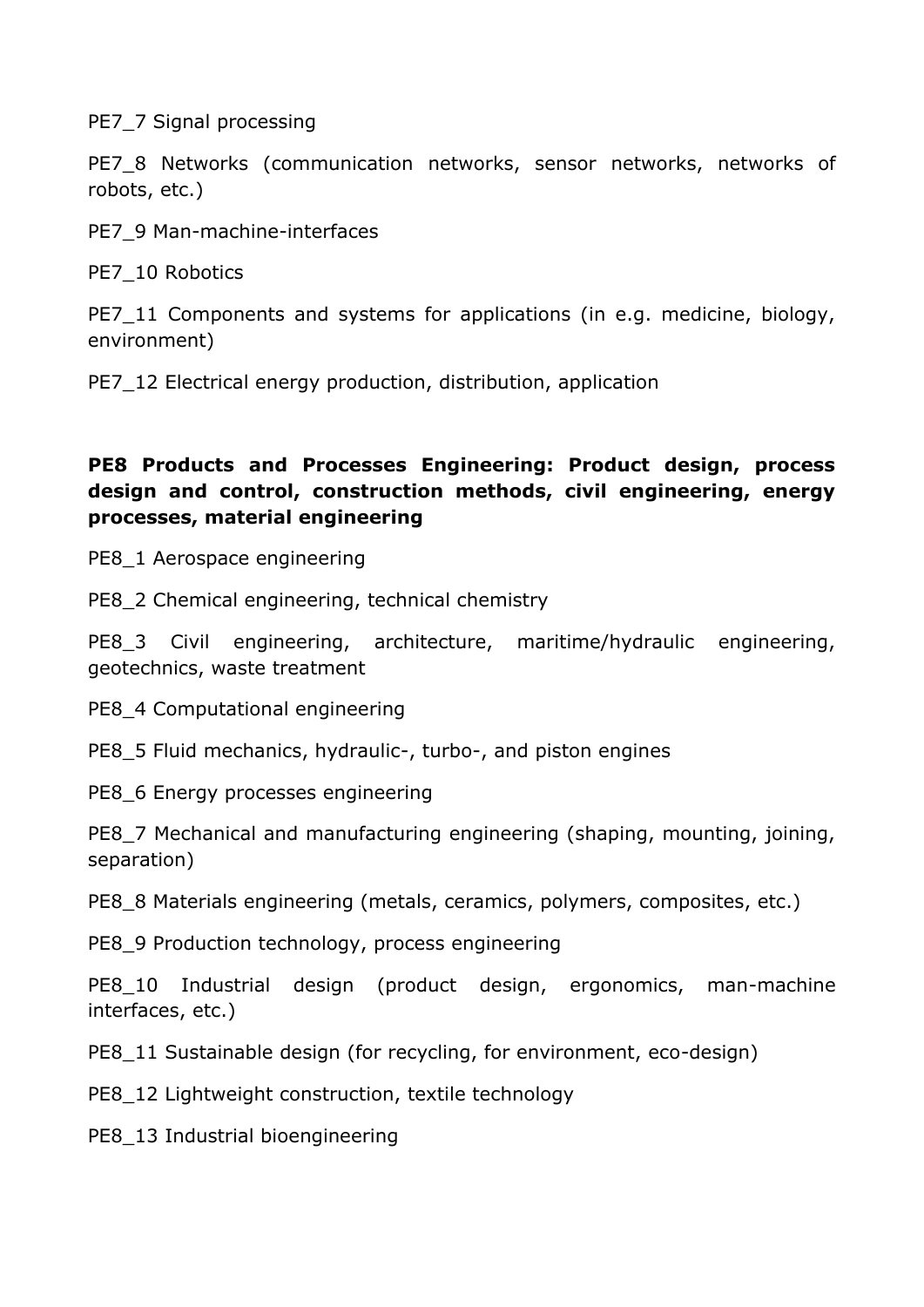## **PE9 Universe Sciences: Astro-physics/chemistry/biology; solar system; stellar, galactic and extragalactic astronomy, planetary systems, cosmology, space science, instrumentation**

- PE9\_1 Solar and interplanetary physics
- PE9\_2 Planetary systems sciences
- PE9\_3 Interstellar medium
- PE9\_4 Formation of stars and planets
- PE9\_5 Astrobiology
- PE9\_6 Stars and stellar systems
- PE9\_7 The Galaxy
- PE9\_8 Formation and evolution of galaxies
- PE9\_9 Clusters of galaxies and large scale structures

PE9 10 High energy and particles astronomy – X-rays, cosmic rays, gamma rays, neutrinos

- PE9\_11 Relativistic astrophysics
- PE9\_12 Dark matter, dark energy
- PE9\_13 Gravitational astronomy
- PE9\_14 Cosmology
- PE9\_15 Space Sciences
- PE9\_16 Very large data bases: archiving, handling and analysis

#### PE9\_17 Instrumentation - telescopes, detectors and techniques

#### **PE10 Earth System Science: Physical geography, geology, geophysics, atmospheric sciences, oceanography, climatology, cryology, ecology, global environmental change, biogeochemical cycles, natural resources management**

- PE10\_1 Atmospheric chemistry, atmospheric composition, air pollution
- PE10\_2 Meteorology, atmospheric physics and dynamics
- PE10\_3 Climatology and climate change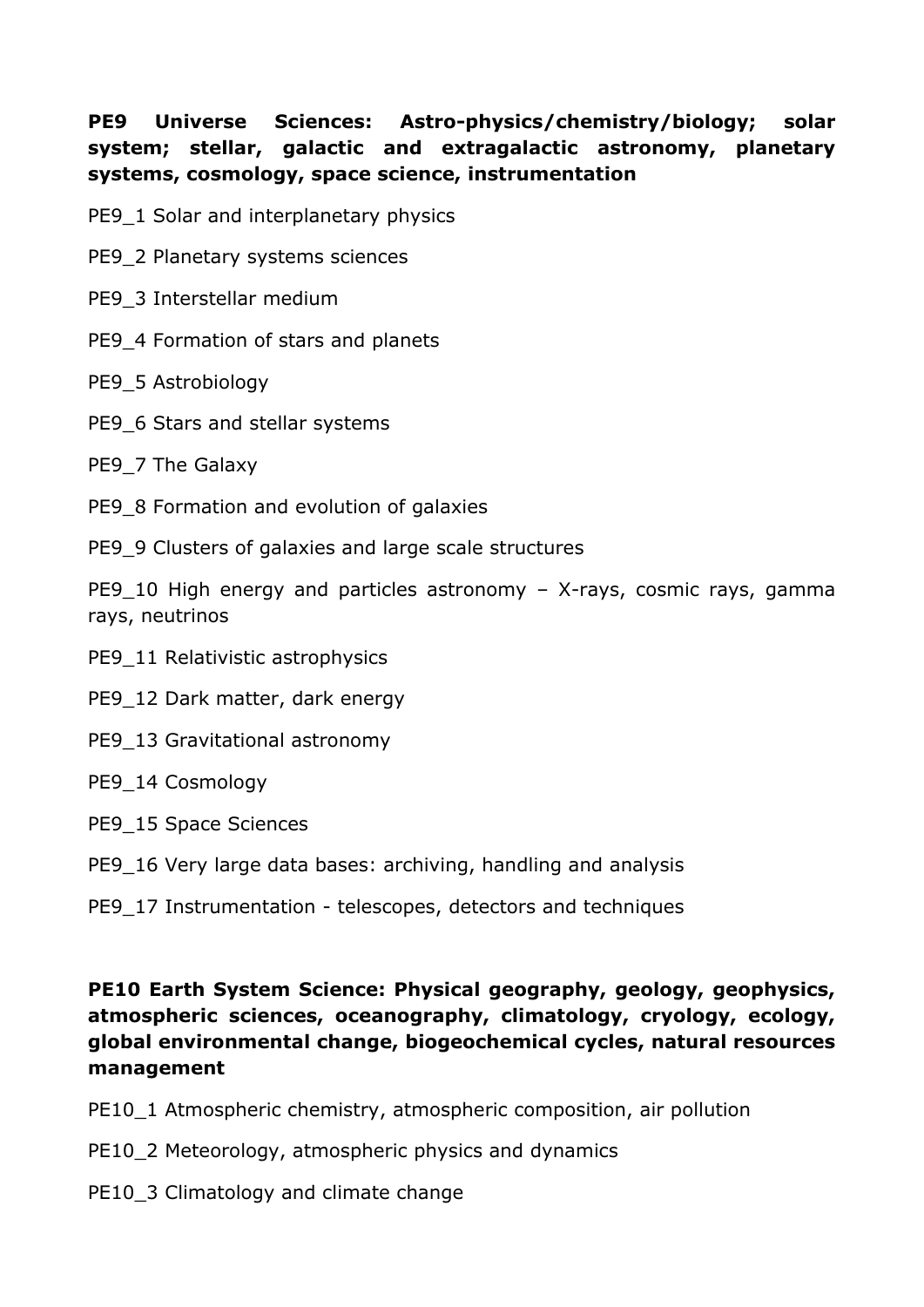PE10\_4 Terrestrial ecology, land cover change

PE10\_5 Geology, tectonics, volcanology

PE10\_6 Palaeoclimatology, palaeoecology

PE10 7 Physics of earth's interior, seismology, volcanology

PE10\_8 Oceanography (physical, chemical, biological, geological)

PE10\_9 Biogeochemistry, biogeochemical cycles, environmental chemistry

PE10 10 Mineralogy, petrology, igneous petrology, metamorphic petrology

PE10\_11 Geochemistry, crystal chemistry, isotope geochemistry, thermodynamics

PE10 12 Sedimentology, soil science, palaeontology, earth evolution

PE10\_13 Physical geography

PE10 14 Earth observations from space/remote sensing

PE10 15 Geomagnetism, palaeomagnetism

PE10\_16 Ozone, upper atmosphere, ionosphere

PE10\_17 Hydrology, water and soil pollution

PE10 18 Cryosphere, dynamics of snow and ice cover, sea ice, permafrosts and ice sheets

#### **LS - LIFE SCIENCES**

## **LS1 Molecular and Structural Biology and Biochemistry: Molecular synthesis, modification and interaction, biochemistry, biophysics, structural biology, metabolism, signal transduction**

- LS1\_1 Molecular interactions
- LS1\_2 General biochemistry and metabolism
- LS1\_3 DNA synthesis, modification, repair, recombination and degradation
- LS1\_4 RNA synthesis, processing, modification and degradation
- LS1\_5 Protein synthesis, modification and turnover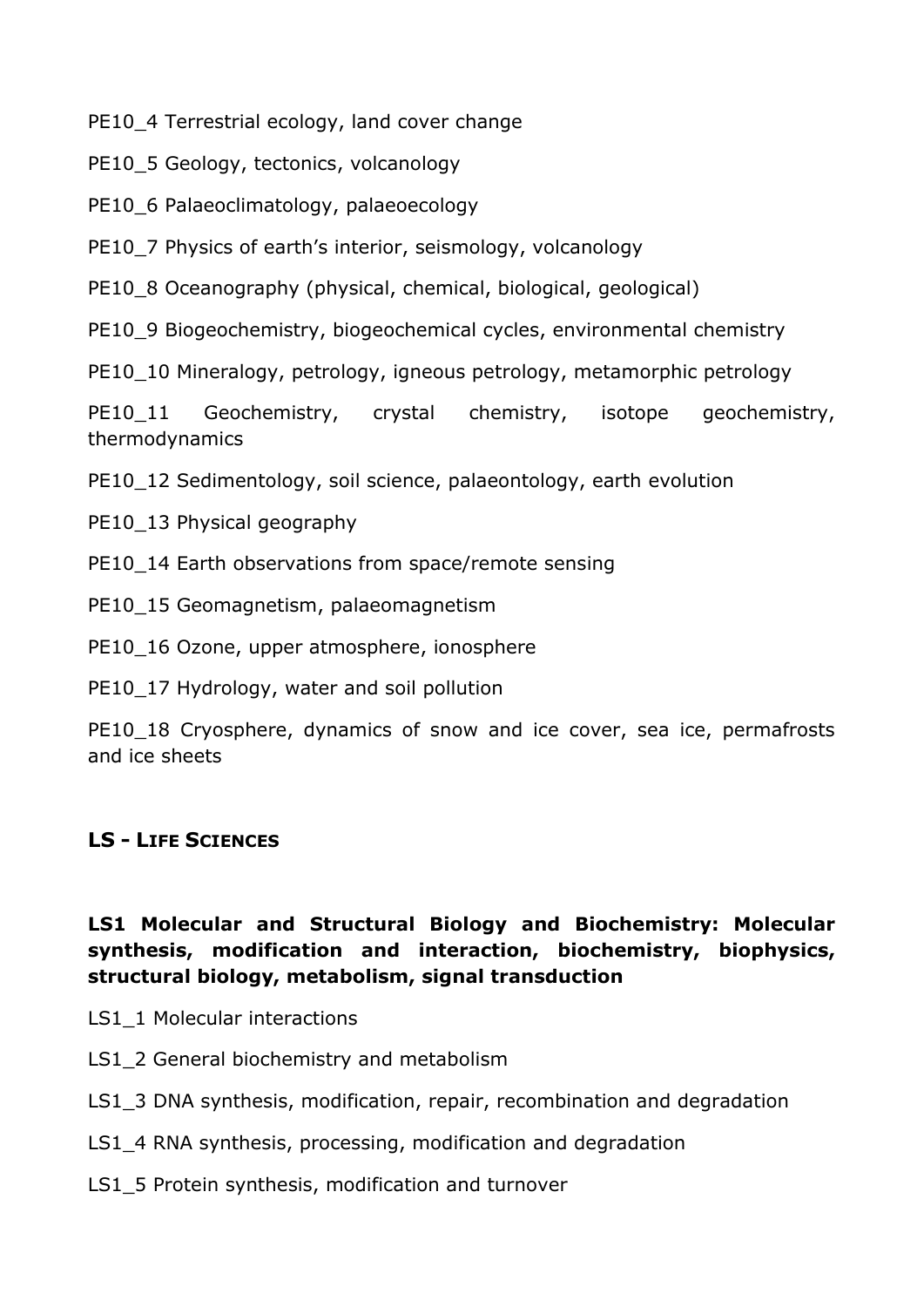- LS1\_6 Lipid synthesis, modification and turnover
- LS1\_7 Carbohydrate synthesis, modification and turnover
- LS1\_8 Biophysics (e.g. transport mechanisms, bioenergetics, fluorescence)
- LS1\_9 Structural biology (crystallography and EM)
- LS1\_10 Structural biology (NMR)
- LS1 11 Biochemistry and molecular mechanisms of signal transduction

#### **LS2 Genetics, Genomics, Bioinformatics and Systems Biology: Molecular and population genetics, genomics, transcriptomics, proteomics, metabolomics, bioinformatics, computational biology, biostatistics, biological modelling and simulation, systems biology, genetic epidemiology**

- LS2\_1 Genomics, comparative genomics, functional genomics
- LS2\_2 Transcriptomics
- LS2\_3 Proteomics
- LS2 4 Metabolomics
- LS2 5 Glycomics
- LS2\_6 Molecular genetics, reverse genetics and RNAi
- LS2\_7 Quantitative genetics
- LS2\_8 Epigenetics and gene regulation
- LS2\_9 Genetic epidemiology
- LS2\_10 Bioinformatics
- LS2\_11 Computational biology
- LS2\_12 Biostatistics
- LS2\_13 Systems biology
- LS2 14 Biological systems analysis, modelling and simulation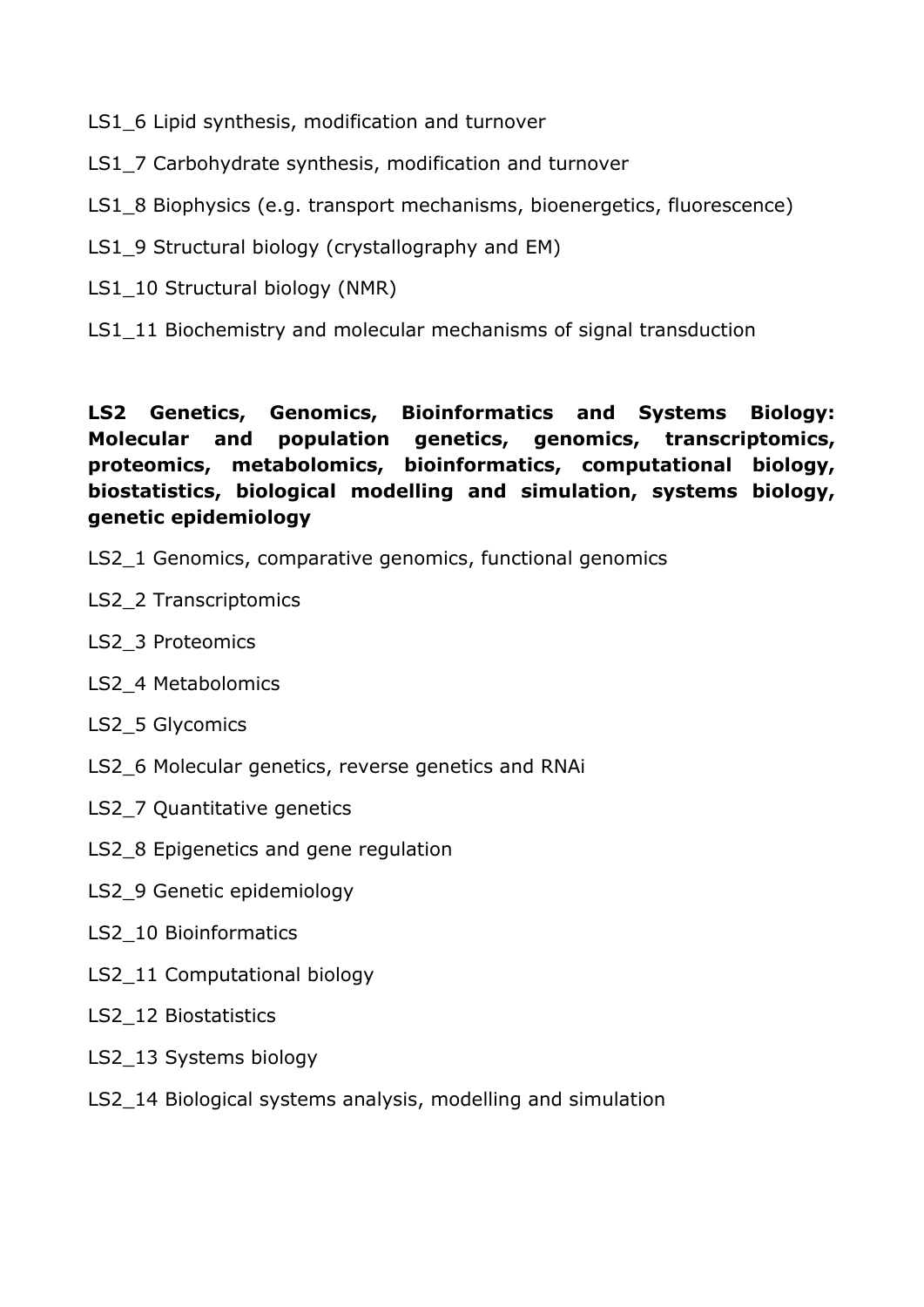## **LS3 Cellular and Developmental Biology: Cell biology, cell physiology, signal transduction, organogenesis, developmental genetics, pattern formation in plants and animals, stem cell biology**

- LS3 1 Morphology and functional imaging of cells
- LS3\_2 Cell biology and molecular transport mechanisms
- LS3 3 Cell cycle and division
- LS3 4 Apoptosis
- LS3\_5 Cell differentiation, physiology and dynamics
- LS3\_6 Organelle biology
- LS3\_7 Cell signalling and cellular interactions
- LS3 8 Signal transduction

LS3\_9 Development, developmental genetics, pattern formation and embryology in animals

LS3 10 Development, developmental genetics, pattern formation and embryology in plants

LS3 11 Cell genetics

LS3\_12 Stem cell biology

## **LS4 Physiology, Pathophysiology and Endocrinology: Organ physiology, pathophysiology, endocrinology, metabolism, ageing, tumorigenesis, cardiovascular disease, metabolic syndrome**

- LS4\_1 Organ physiology and pathophysiology
- LS4\_2 Comparative physiology and pathophysiology
- LS4\_3 Endocrinology
- LS4 4 Ageing
- LS4\_5 Metabolism, biological basis of metabolism related disorders
- LS4 6 Cancer and its biological basis
- LS4\_7 Cardiovascular diseases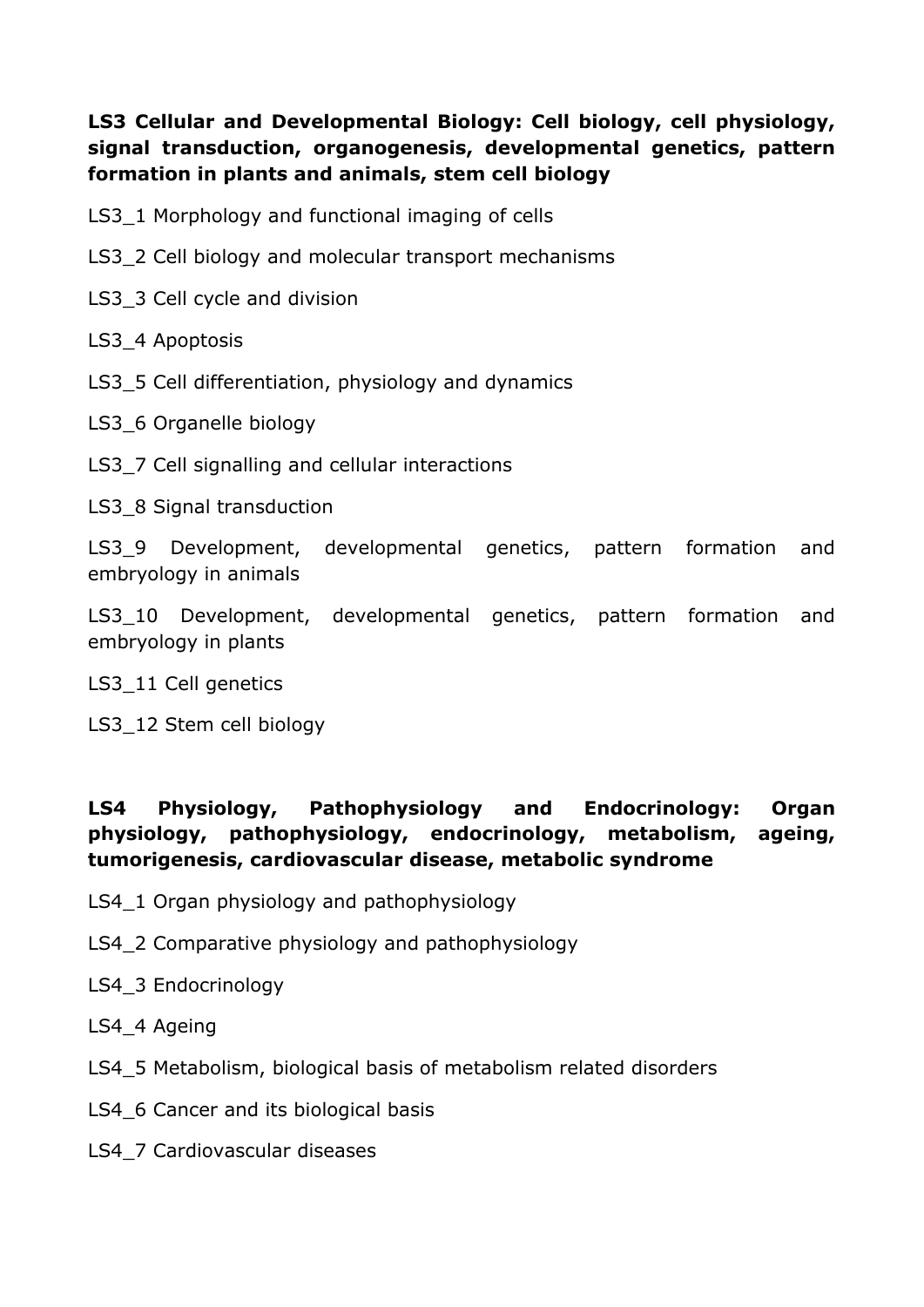LS4 8 Non-communicable diseases (except for neural/psychiatric, immunityrelated, metabolism-related disorders, cancer and cardiovascular diseases)

## **LS5 Neurosciences and Neural Disorders: Neurobiology, neuroanatomy, neurophysiology, neurochemistry, neuropharmacology, neuroimaging, systems neuroscience, neurological and psychiatric disorders**

- LS5\_1 Neuroanatomy and neurophysiology
- LS5\_2 Molecular and cellular neuroscience
- LS5\_3 Neurochemistry and neuropharmacology
- LS5 4 Sensory systems (e.g. visual system, auditory system)
- LS5 5 Mechanisms of pain
- LS5\_6 Developmental neurobiology
- LS5\_7 Cognition (e.g. learning, memory, emotions, speech)
- LS5\_8 Behavioural neuroscience (e.g. sleep, consciousness, handedness)
- LS5\_9 Systems neuroscience
- LS5\_10 Neuroimaging and computational neuroscience

LS5 11 Neurological disorders (e.g. Alzheimer's disease, Huntington's disease, Parkinson's disease)

LS5 12 Psychiatric disorders (e.g. schizophrenia, autism, Tourette's syndrome, obsessive compulsive disorder, depression, bipolar disorder, attention deficit hyperactivity disorder)

#### **LS6 Immunity and Infection: The immune system and related disorders, infectious agents and diseases, prevention and treatment of infection**

- LS6 1 Innate immunity and inflammation
- LS6\_2 Adaptive immunity
- LS6\_3 Phagocytosis and cellular immunity
- LS6\_4 Immunosignalling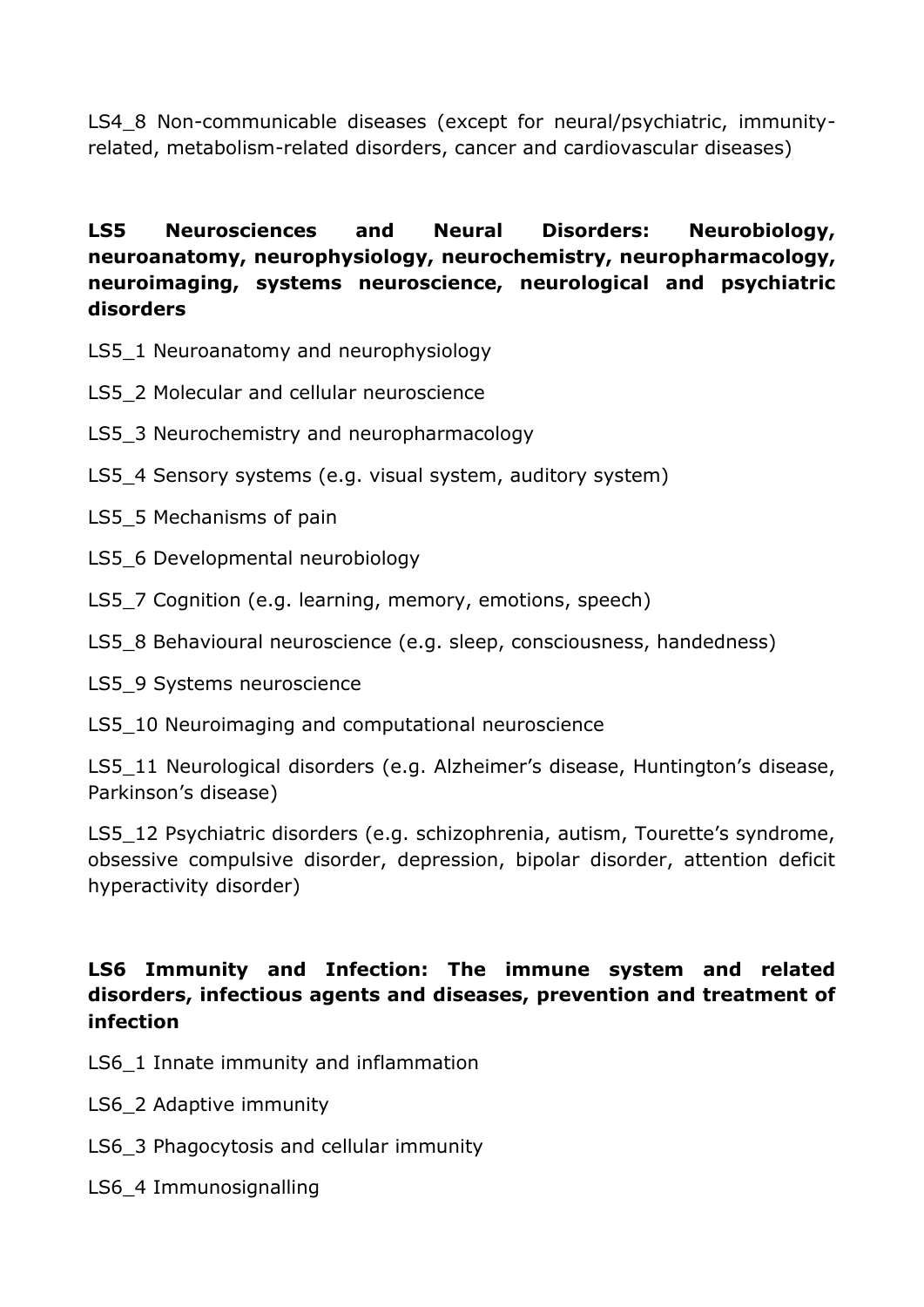LS6\_5 Immunological memory and tolerance

LS6\_6 Immunogenetics

LS6\_7 Microbiology

LS6\_8 Virology

LS6\_9 Bacteriology

LS6 10 Parasitology

LS6 11 Prevention and treatment of infection by pathogens (e.g. vaccination, antibiotics, fungicide)

LS6 12 Biological basis of immunity related disorders (e.g. autoimmunity)

LS6 13 Veterinary medicine and infectious diseases in animals

## **LS7 Diagnostic Tools, Therapies and Public Health: Aetiology, diagnosis and treatment of disease, public health, epidemiology, pharmacology, clinical medicine, regenerative medicine, medical ethics**

LS7\_1 Medical engineering and technology

LS7 2 Diagnostic tools (e.g. genetic, imaging)

LS7 3 Pharmacology, pharmacogenomics, drug discovery and design, drug therapy

LS7 4 Analgesia and Surgery

LS7\_5 Toxicology

- LS7 6 Gene therapy, cell therapy, regenerative medicine
- LS7 7 Radiation therapy
- LS7 8 Health services, health care research
- LS7 9 Public health and epidemiology
- LS7 10 Environment and health risks, occupational medicine
- LS7 11 Medical ethics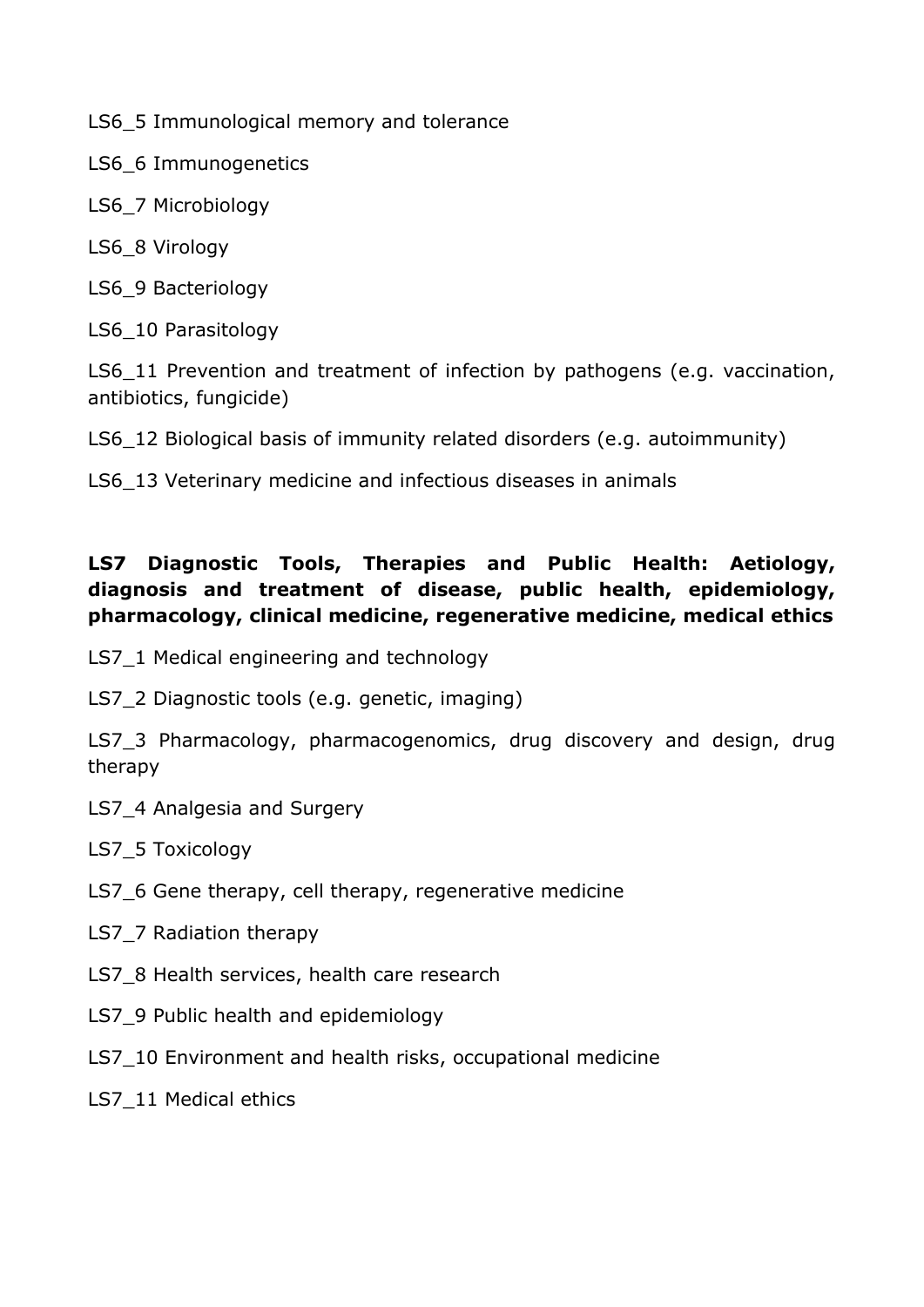## **LS8 Evolutionary, Population and Environmental Biology: Evolution, ecology, animal behaviour, population biology, biodiversity, biogeography, marine biology, ecotoxicology, microbial ecology**

LS8 1 Ecology (theoretical and experimental; population, species and community level)

LS8\_2 Population biology, population dynamics, population genetics

LS8\_3 Systems evolution, biological adaptation, phylogenetics, systematics, comparative biology

LS8 4 Biodiversity, conservation biology, conservation genetics, invasion biology

LS8\_5 Evolutionary biology: evolutionary ecology and genetics, co-evolution

LS8\_6 Biogeography, macro-ecology

LS8\_7 Animal behaviour

LS8 8 Environmental and marine biology

LS8<sub>9</sub> Environmental toxicology at the population and ecosystems level

LS8\_10 Microbial ecology and evolution

LS8 11 Species interactions (e.g. food-webs, symbiosis, parasitism, mutualism)

**LS9 Applied Life Sciences and Non-Medical Biotechnology: Applied plant and animal sciences; food sciences; forestry; industrial, environmental and non-medical biotechnologies, bioengineering; synthetic and chemical biology; biomimetics; bioremediation** 

LS9 1 Non-medical biotechnology and genetic engineering (including transgenic organisms, recombinant proteins, biosensors, bioreactors, microbiology)

LS9\_2 Synthetic biology, chemical biology and bio-engineering

LS9\_3 Animal sciences (including animal husbandry, aquaculture, fisheries, animal welfare)

LS9 4 Plant sciences (including crop production, plant breeding, agroecology, soil biology)